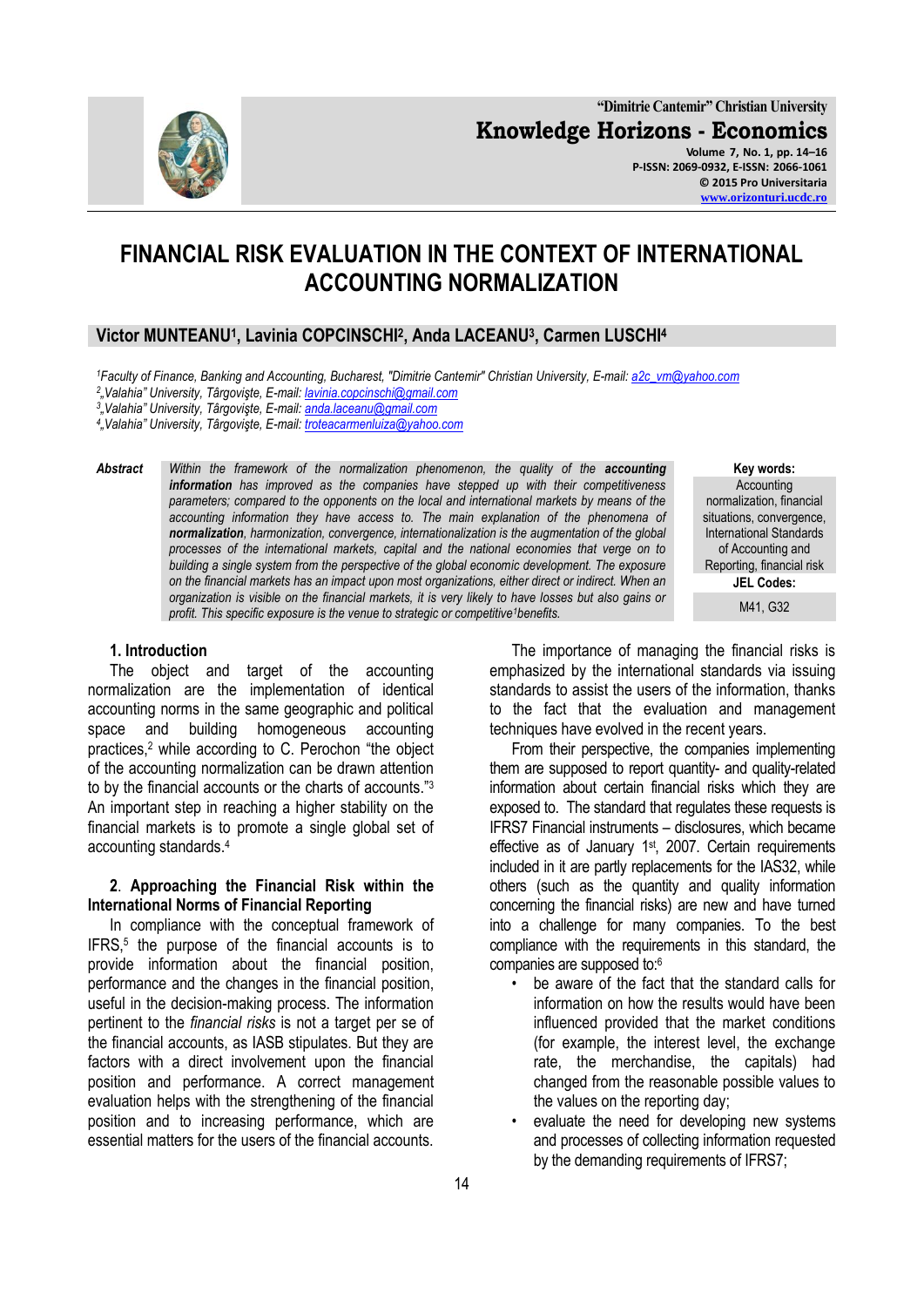- verify whether the systems used for generating the necessary information have an appropriate level of internal control so as to be used in the financial reporting, including the audit;
- be aware of the fact that IFRS enforces the presentation of information used by the company management for risk measurement and management;
- devise a communication plan that clearly links the strategy of holding the financial instruments, the manner in which the risks associated to them are managed, as well as how they are incorporated in the general strategy of building value.

The users of the financial accounts are interested in the information on the risks derived from the financial instruments to which the entities and used techniques are exposed to while identifying, evaluating, monitoring and controlling such risks. The IFRS requirements on the risks reporting are as follows:

*IFRS 7 "Financial instruments: disclosures"* applies to all the risks inferred from all the financial instruments, with a few exceptions. It became effective for the annual periods starting with January 1st, 2007 or after that date. It is recommended to apply prior to that date.

One of the objectives of this standard is to "request the entities to provide in their financial accounts presentation of information that will allow the users to evaluate: […] the nature and the extent of the *risks*  deriving from those financial instruments to which the entity is exposed during the respective period and on the reporting day, as well as the manner in which the entity manages such risks."<sup>7</sup> The risks that this standard refers to include, but are not limited to the risk of credit, risk of liquidity and the market risk (fig. 1).

For each risk generated by the financial instruments, the standard compels the companies to present certain quality information (risk exposure, objectives, strategies, the risk management processes and the methods in use) and also quantity information (data regarding the exposure at the end of the reporting period, specific information for each type of risk).

The standard gives the possibility to the company to perform an analysis of the market risk sensitivity by using VaR (value at risk) or other own methods that will reflect the interdependencies among the risk variables. This sensitivity analysis is one of the most imperative requirements set by IFRS7. This includes an analysis of the financial risks inherent to the financial instruments, including a presentation for each type of risk and its effects upon the profit or loss. The methods and the hypotheses used in the analysis above need to be explained, and all the changes versus the anterior

period and all the reasons have to be also submitted. VaR can be a sure replacement of this sensitivity analysis, as already mentioned.

*IAS39 "Financial instruments: recognition and measurement"* outlines the coverage against the risks, while introducing the instruments, the elements and also the coverage accounting. The risk coverage involves the assignment of a financial instrument, derivative or non-derivative, as a redress for the variation of the fair value or of the hedging cash flows.

The requirements of the international standards to report certain risk-related information are the result of the changes occurring in the quality of the accounting information, mainly the increase in the accuracy of measurements.

The information that needs reporting, in terms of such requirements, is different from the data in the financial accounts and relies on the management rationale, thus becoming subjective. This type of reporting provides a useful picture of the manner in which the entity deals and manages the risk and results into information of a predictive value.





*Source: personal adaptation*

IFRS can be noticed to regard the credit risk analysis and the market risk's as essential as the liquidity risk analysis. The purpose of the requests is to inform the *users of the financial accounts* and help them in the decision-making process. Providing pertinent information is a major challenge for companies, since the annual reports are the main channel of communicating useful information that is the guide for the decisions about investments, credits and other issues.

### **3. The Risks of Conversion to IFRS**

Coming from an opposite perspective, the conversion to IFRS has its own risks by its very nature.